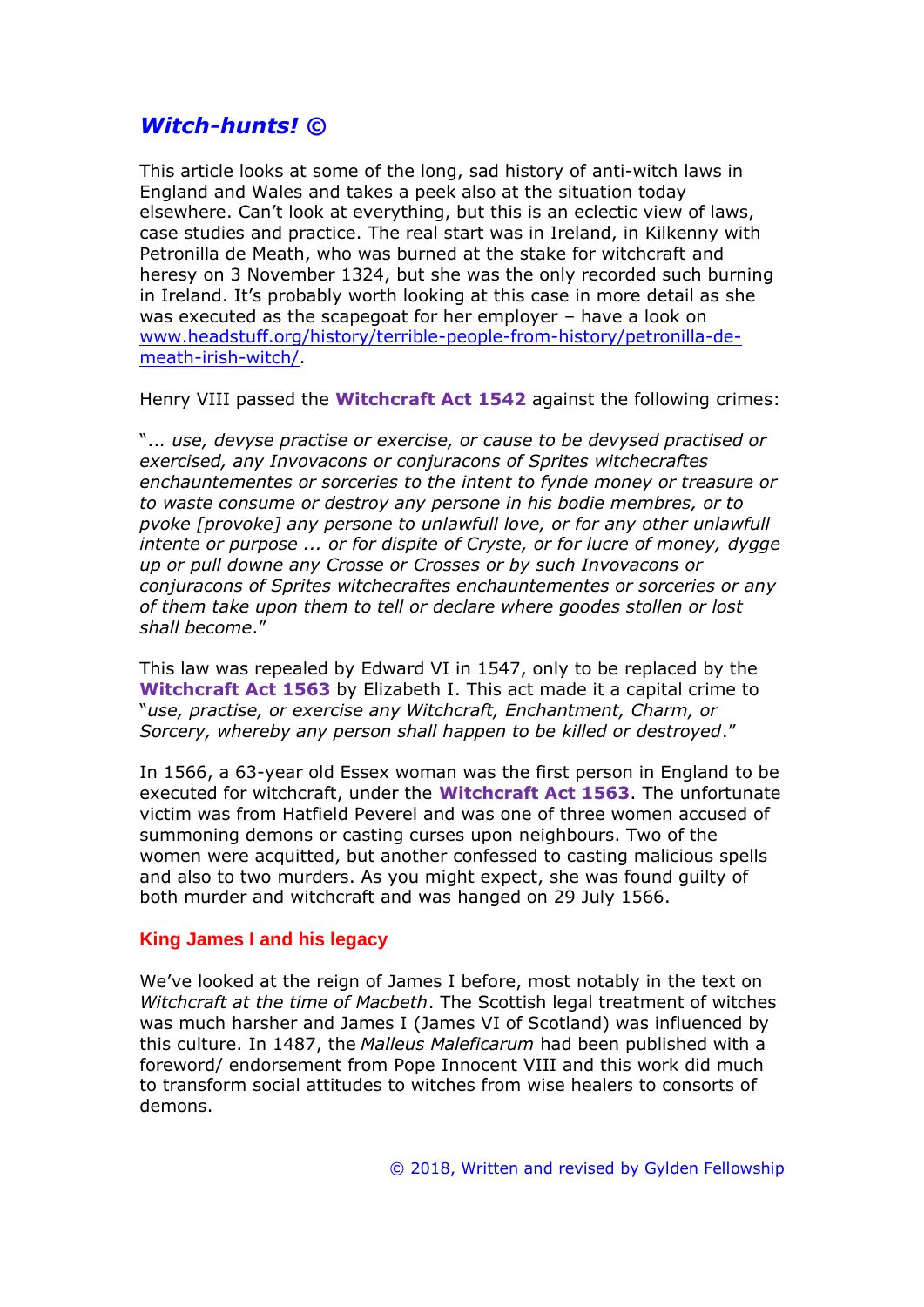Then, in 1590, this book was reinforced by a work written by James I of England - *Dæmonologie*, which set out ways of identifying witches by physical marks of demonic origin. The king used parts of the *Malleus Maleficarum* for his work, also a quote from Exodus 22 and his own dreams or advice from courtiers – loads of good quantitative facts – but he was the king and people believed in the divine right of kings.

What happened next, as they say, was the introduction of the **Witchcraft Act 1604**, ie a year on from James I becoming king in England. The strap-line (if you like) to the 1604 Act was to forbid, "*Conjuration, Witchcraft and dealing with evil and wicked spirits"*

It was this law that gave the mandate to the so-called Witchfinder-General, Matthew Hopkins (see below), but it is important to note that the two acts (1563 and 1604) made witchcraft into a crime. One legacy, then, was that accused witches could be tried in normal courts rather than ecclesiastical courts and burning at the stake was not a usual sentence here – though you could still be burned at the stake if you were convicted of witchcraft and treason. However, most convicted witches were put to death by hanging after 1604. Minor witchcraft sentences involved a short time in prison for a first offence and hanging for a repeat offence.

### **The time of Cromwell**

So now, we move onto the infamous period of 1645-46 and the activities of Matthew Hopkins. Much of his activities took place in East Anglia, where people were anti-Catholic and strongly Puritan. Hopkins was a failed lawyer who appointed himself as Witchfinder-General and investigated all accusations of witchcraft in the region. Starting in Essex and Suffolk, he was responsible for 68 trials ending in death for the accused witches in Bury St Edmunds and 19 deaths in Chelmsford. Then, he moved his operations north – his MO was to:

- $\triangleright$  listen to gossip about possible witches
- $\triangleright$  arrest the accused
- $\triangleright$  use torture for confessions
- $\triangleright$  have rigged show trials
- ➢ ensure death sentences ensued.

Much of his evidence depended upon the discovery of the demonic marks and a series of tests to determine witchcraft. An example included a jabbing needle to see if a wart or mole was insensitive to pain (the needle could be retracted into the handle during the torture, so no pain was inflicted) – guilty as charged! Another test was to tie up the accused and throw the victim into a river – drowning proved innocence and floating proved guilt.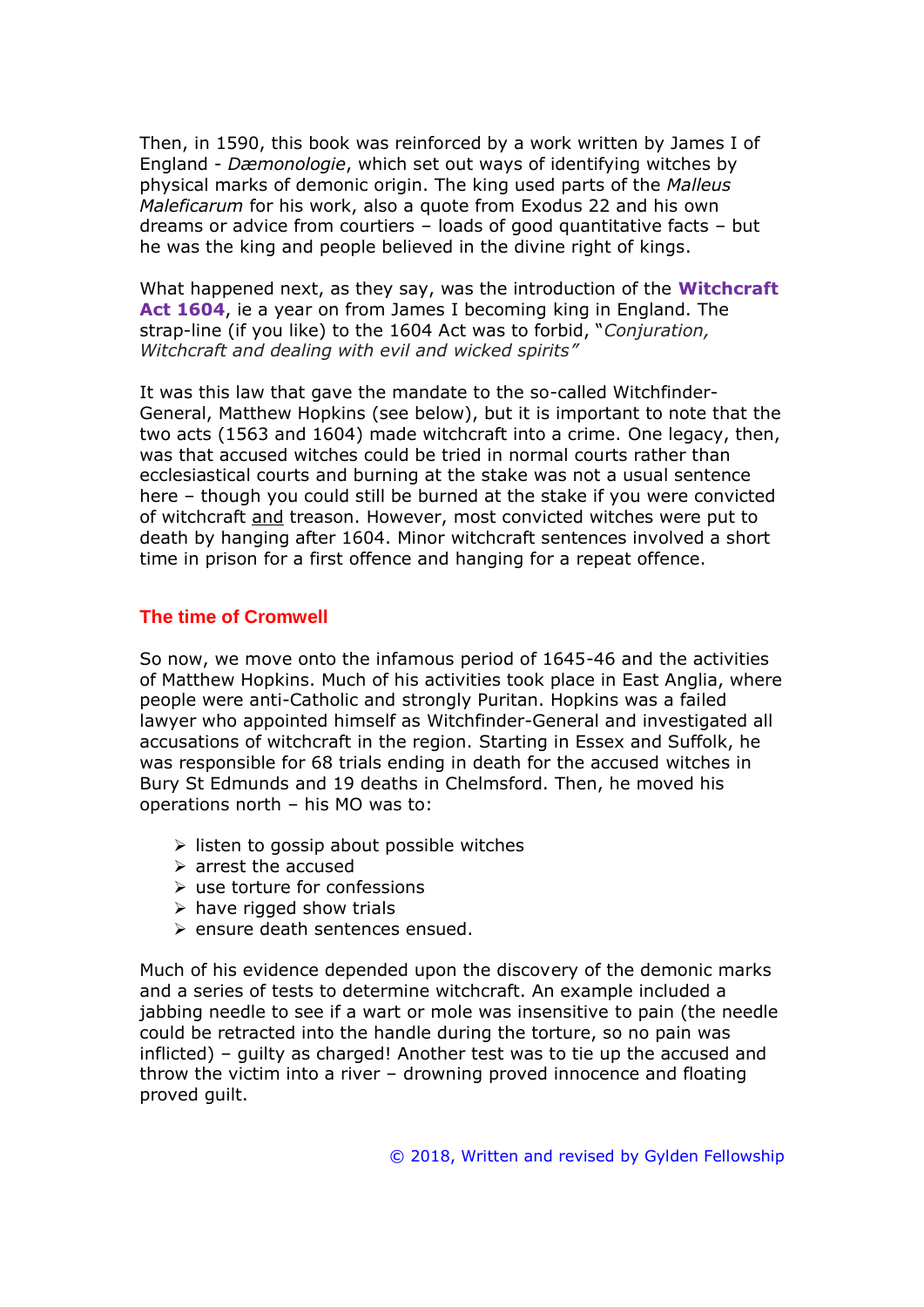Think on this fact – in 1646, the average daily pay was nine pence. The local authority in Aldeburgh paid Hopkins £6 for clearing the town of witches. In Kings Lynn, he received £15 for the same job and £23 from Stowmarket. In Great Yarmouth, Hopkins brought 16 suspected witches to trial and 5 of them were sentenced to death.

Hopkins died in 1647, having made a good living from witch-finding and after bringing some 300 witch trials that had led to the deaths of 100 or so victims. In fact, estimates of the number of witches put to death in England are about 400 – 90% of them were women – and Hopkins was responsible for over a quarter of the total.

### **The end of it in England**

The last witches executed in England — Temperance Lloyd, Susanna Edwards and Mary Trembles, all of Bideford, Devon— were all hanged on 25 August 1682. Alice Molland of Exeter was sentenced to death for witchcraft in 1685, but there is no official record of this sentence being carried out. However, the last witches executed in Britain were six people in Paisley in Scotland in 1697. Thirty people were accused, on the word of a supposedly-possessed 11-year-old girl and 6 were hanged.

I guess you might say that the big change in law towards witches in England started in March 1712 with the case of Jane Wenham at the Lenten Assizes in Hertford. Wenham was charged for offences under the **Witchcraft Act 1604** for conversing familiarly with the Devil in the shape of a cat. The judge was very sceptical about the evidence – when one witness testified that Wenham was able to fly, the judge replied that there was no law against flying. Nevertheless, the jury found Wenham guilty.

She was the last person to be convicted for witchcraft in England and was sentenced to hang. Luckily (for her), she was pardoned by Queen Anne and lived out the rest of her life in the care of local gentry until her death in 1730. This trial was the last of the witch trials in England, but more was still to come.

Problem was that many people still believed in witchcraft and there was an outcry over the pardon given to Jane Wenham. In 1808, a mob took the law into its own hands in Great Paxton (Cambridgeshire) against Ann Izzard. Ann was accused of causing a farmer's cart to overturn by magick and of causing fits and depression in several village girls. The mob beat Ann with clubs and prepared to use the Hopkins ordeal by water (see above), but she was able to escape to another village. What did Ann do next? She brought her own legal proceedings against the mob members, resulting in the prosecution of 9 villagers at the next assizes.